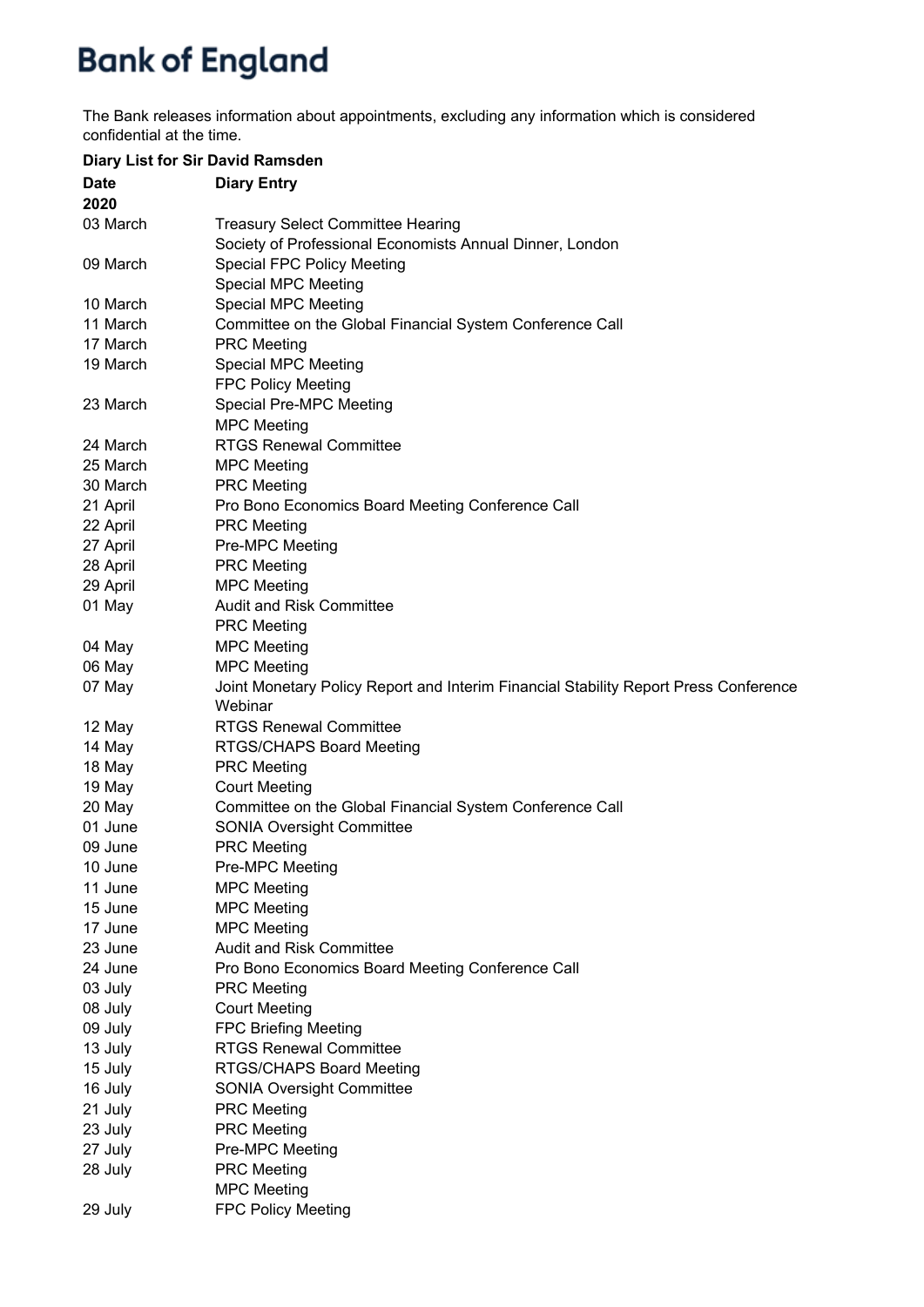| 31 July      | <b>MPC Meeting</b>                                                                                                                                                                                                                                                                      |
|--------------|-----------------------------------------------------------------------------------------------------------------------------------------------------------------------------------------------------------------------------------------------------------------------------------------|
| 04 August    | <b>MPC Meeting</b>                                                                                                                                                                                                                                                                      |
| 06 August    | Joint Monetary Policy Report and Financial Stability Report Press Conference Webinar                                                                                                                                                                                                    |
| 07 August    | Joint Monetary Policy Report and Financial Stability Report briefing to Agency<br><b>Contacts Webinar</b>                                                                                                                                                                               |
| 11 August    | Virtual visit to the West Midlands Agency including Monetary Policy Report Briefing to<br>contacts of the East and West Midlands Agencies, discussion with Agency contacts,<br>discussion with Birmingham International Airport and discussion at Community Forum<br>event              |
| 12 August    | Virtual visit to the Scotland Agency including discussion with Agency contacts in<br>Edinburgh, discussion with Wood Mackenzie, discussion with tourism contacts hosted<br>by VisitScotland and discussion with Age Scotland about the impact of Covid-19 on<br>the people they support |
| 28 August    | Financial Stability Board Standing Committee on Assessment of Vulnerabilities<br><b>Meeting Conference Call</b>                                                                                                                                                                         |
| 01 September | Financial Stability Board Standing Committee on Assessment of Vulnerabilities<br><b>Meeting Conference Call</b>                                                                                                                                                                         |
| 02 September | <b>PRC Meeting</b>                                                                                                                                                                                                                                                                      |
|              | Virtual Treasury Select Committee Hearing                                                                                                                                                                                                                                               |
| 03 September | Discussion at 51st Annual Conference of Money Macro and Finance Society session<br>'The Digitalization of Money'                                                                                                                                                                        |
| 08 September | Pre-MPC Meeting                                                                                                                                                                                                                                                                         |
| 09 September | <b>Court Meeting</b><br><b>MPC Meeting</b>                                                                                                                                                                                                                                              |
| 11 September | <b>MPC Meeting</b>                                                                                                                                                                                                                                                                      |
| 16 September | <b>MPC Meeting</b>                                                                                                                                                                                                                                                                      |
| 21 September | Joint RTGS/CHAPS Board/RTGS Renewal Committee Meeting                                                                                                                                                                                                                                   |
| 22 September | <b>PRC Meeting</b>                                                                                                                                                                                                                                                                      |
|              | <b>FPC Briefing Meeting</b>                                                                                                                                                                                                                                                             |
| 28 September | Discussion at The Society of Professional Economists interview with Andrew Milligan<br>Webinar                                                                                                                                                                                          |
| 30 September | <b>FPC Policy Meeting</b>                                                                                                                                                                                                                                                               |
| 01 October   | Financial Stability Board Standing Committee on Assessment of Vulnerabilities<br><b>Meeting Conference Call</b>                                                                                                                                                                         |
| 12 October   | Opening Remarks at the Artificial Intelligence Public-Private Forum Webinar<br><b>RTGS Renewal Committee</b>                                                                                                                                                                            |
| 13 October   | <b>PRC Meeting</b>                                                                                                                                                                                                                                                                      |
| 19 October   | Discussion at RTGS Renewal Industry Event Webinar                                                                                                                                                                                                                                       |
| 21 October   | Speech 'The Monetary Policy Toolbox in the UK' given at the Society of Professional<br>Economists Annual Conference Webinar                                                                                                                                                             |
| 22 October   | Financial Stability Board Standing Committee on Assessment of Vulnerabilities<br><b>Meeting Conference Call</b>                                                                                                                                                                         |
| 23 October   | <b>Court Meeting</b><br>Discussion at the Annual Monetary and Financial Policy Conference session 'Financial<br>stability implications of Covid-19' Webinar                                                                                                                             |
| 28 October   | Pre-MPC Meeting<br>HRH The Prince of Wales and HRH The Duchess of Cornwall visit to the Bank of<br>England                                                                                                                                                                              |
| 29 October   | <b>MPC Meeting</b>                                                                                                                                                                                                                                                                      |
| 02 November  | <b>MPC Meeting</b>                                                                                                                                                                                                                                                                      |
| 04 November  | <b>MPC Meeting</b>                                                                                                                                                                                                                                                                      |
| 05 November  | Monetary Policy Report Press Conference Webinar<br>Committee on the Global Financial System Conference Call                                                                                                                                                                             |
| 06 November  | <b>PRC</b> Meeting<br>Monetary Policy Report briefing for Agency contacts Webinar                                                                                                                                                                                                       |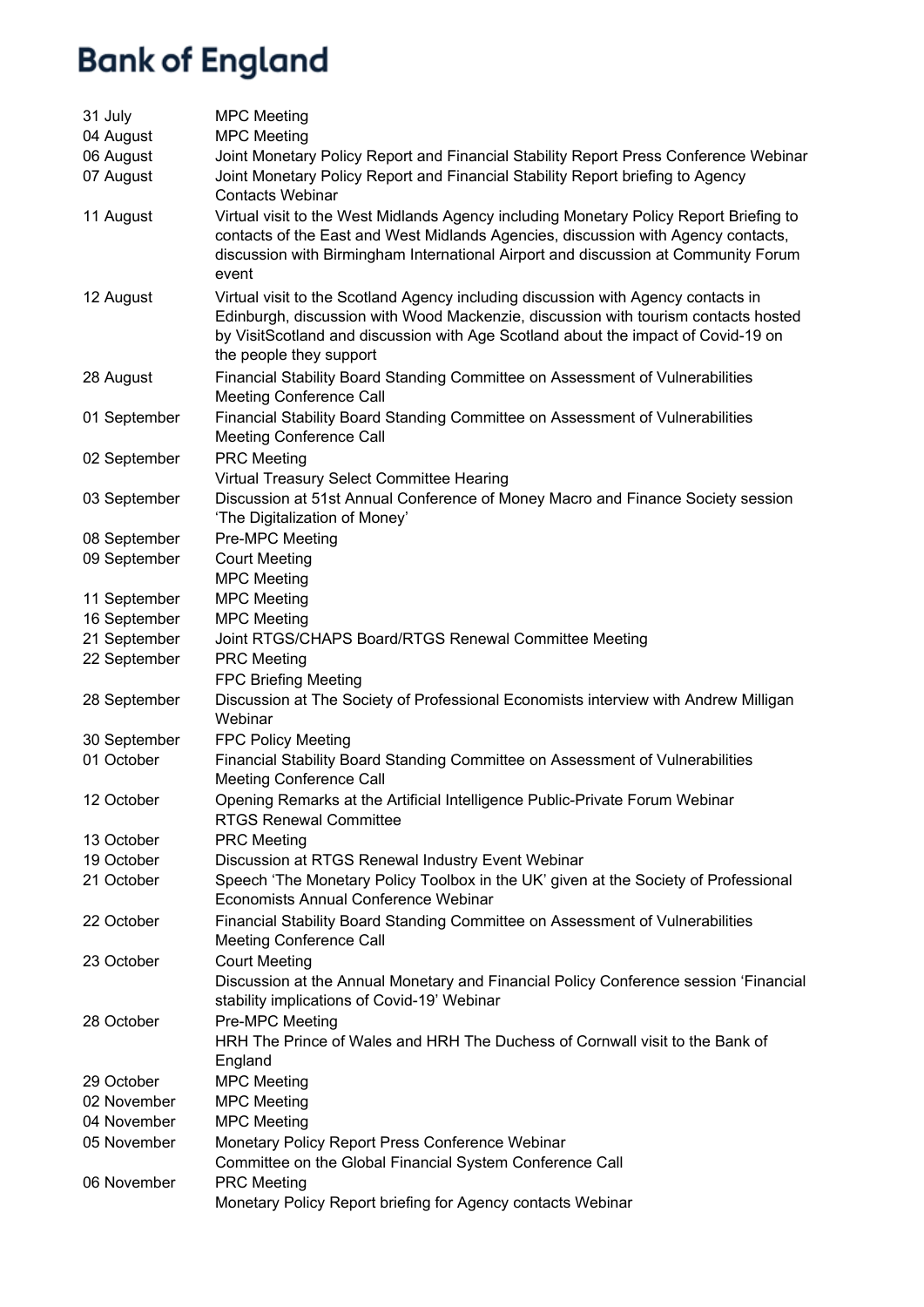| 10 November    | RTGS/CHAPS Board Meeting                                                                                                                                                                                                                                                                                                                                                      |
|----------------|-------------------------------------------------------------------------------------------------------------------------------------------------------------------------------------------------------------------------------------------------------------------------------------------------------------------------------------------------------------------------------|
| 16 November    | <b>FPC Briefing Meeting</b>                                                                                                                                                                                                                                                                                                                                                   |
| 16-17 November | Virtual visit to the East Midlands Agency including discussion with Agency contacts<br>from Nottinghamshire and Northamptonshire, discussion with students at Welland<br>Park Academy (Market Harborough), virtual visit to Total Produce and speech 'The<br>potential long-term effects of Covid' given at the Institute for Policy and Engagement,<br>Nottingham University |
| 17 November    | Financial Stability Board Standing Committee on Assessment of Vulnerabilities<br>Meeting Conference Call                                                                                                                                                                                                                                                                      |
| 18 November    | <b>SONIA Oversight Committee</b>                                                                                                                                                                                                                                                                                                                                              |
| 24 November    | <b>PRC Meeting</b>                                                                                                                                                                                                                                                                                                                                                            |
| 25 November    | <b>RTGS Renewal Committee</b>                                                                                                                                                                                                                                                                                                                                                 |
| 30 November    | <b>PRC</b> Meeting                                                                                                                                                                                                                                                                                                                                                            |
| 01 December    | Virtual visit to the North East Agency including visit to Atkinson Northern Ltd,<br>discussion with students at St Joseph's Catholic Academy (South Tyneside, Tyne &<br>Wear), discussion with students at Northumbria University, discussion with members<br>of the Citizens' Panel and discussion with members of the Institute of Directors                                |
|                | Pro Bono Economics Board Meeting Conference Call                                                                                                                                                                                                                                                                                                                              |
| 08 December    | <b>FPC Policy Meeting</b>                                                                                                                                                                                                                                                                                                                                                     |
| 09 December    | Pre-MPC Meeting                                                                                                                                                                                                                                                                                                                                                               |
|                | Discussion at Community Forum with You vs You Ltd                                                                                                                                                                                                                                                                                                                             |
|                | Discussion with students at King's College London with Sajid Javid Webinar                                                                                                                                                                                                                                                                                                    |
| 10 December    | <b>MPC Meeting</b>                                                                                                                                                                                                                                                                                                                                                            |
|                | Institute for Fiscal Studies Council Meeting Conference Call                                                                                                                                                                                                                                                                                                                  |
|                | National Institute of Economic and Social Research 2020 Annual General Meeting,<br>followed by Professor Harold James 'Making a Modern Central Bank: The Bank of<br>England 1979-2003' Webinar                                                                                                                                                                                |
| 11 December    | <b>Court Meeting</b>                                                                                                                                                                                                                                                                                                                                                          |
| 14 December    | <b>MPC Meeting</b>                                                                                                                                                                                                                                                                                                                                                            |
| 15 December    | <b>PRC</b> Meeting                                                                                                                                                                                                                                                                                                                                                            |
| 16 December    | <b>MPC Meeting</b>                                                                                                                                                                                                                                                                                                                                                            |
| 2021           |                                                                                                                                                                                                                                                                                                                                                                               |
| 14 January     | <b>PRC</b> Meeting                                                                                                                                                                                                                                                                                                                                                            |
| 18 January     | Bank of England Flagship Seminar with Professor Lord Nicholas Stern Webinar                                                                                                                                                                                                                                                                                                   |
| 26 January     | <b>Audit and Risk Committee</b>                                                                                                                                                                                                                                                                                                                                               |
| 27 January     | Pre-MPC Meeting                                                                                                                                                                                                                                                                                                                                                               |
| 28 January     | <b>MPC Meeting</b>                                                                                                                                                                                                                                                                                                                                                            |
| 29 January     | Financial Stability Board Standing Committee on Assessment of Vulnerabilities                                                                                                                                                                                                                                                                                                 |
|                | Meeting Conference Call                                                                                                                                                                                                                                                                                                                                                       |
| 01 February    | <b>MPC Meeting</b><br><b>MPC Meeting</b>                                                                                                                                                                                                                                                                                                                                      |
| 02 February    | <b>PRC</b> Meeting                                                                                                                                                                                                                                                                                                                                                            |
| 03 February    | <b>MPC Meeting</b>                                                                                                                                                                                                                                                                                                                                                            |
| 04 February    | Monetary Policy Report Press Conference Webinar                                                                                                                                                                                                                                                                                                                               |
| 05 February    | Monetary Policy Report briefing to Agency contacts Webinar                                                                                                                                                                                                                                                                                                                    |
| 10 February    | <b>Court Meeting</b>                                                                                                                                                                                                                                                                                                                                                          |
| 17 February    | Speech 'QE as an economic policy tool - what does it do and how should we use it?'<br>given at the Peter Sinclair Town Hall lecture, University of Birmingham Webinar                                                                                                                                                                                                         |
| 22 February    | RTGS/CHAPS Board Meeting Conference Call                                                                                                                                                                                                                                                                                                                                      |
| 23 February    | <b>PRC</b> Meeting                                                                                                                                                                                                                                                                                                                                                            |
| 25 February    | Virtual visit to the Yorkshire and Humber Agency including discussion with Agency<br>contacts from the housing sector, discussion with members of the Citizens' Panel and<br>visit to NorthEdge Capital LLP                                                                                                                                                                   |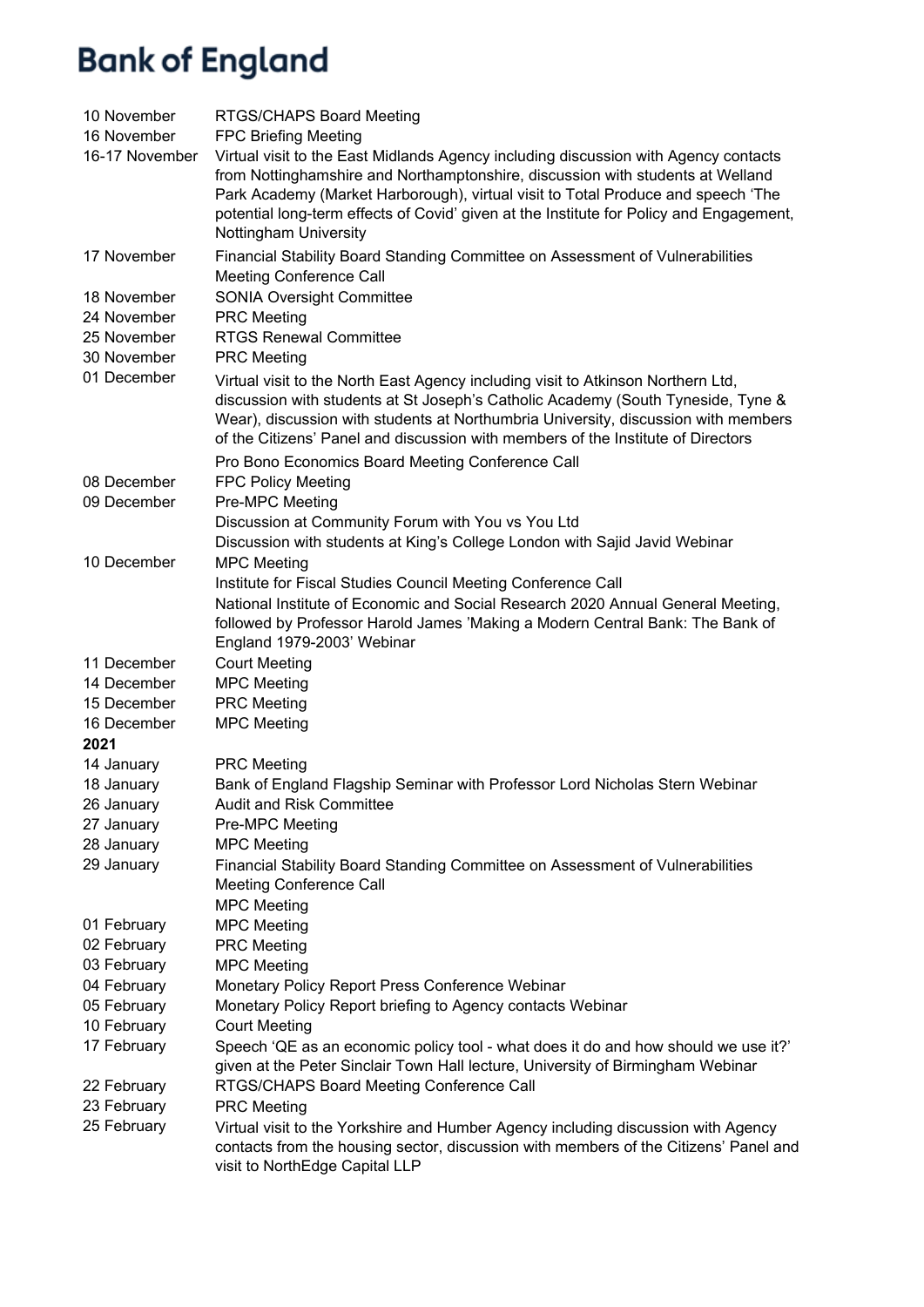| 26 February | Speech 'The UK's progress on resolvability' given at the Institute of Chartered<br>Accountants in England and Wales (ICAEW) Webinar                                      |
|-------------|--------------------------------------------------------------------------------------------------------------------------------------------------------------------------|
|             | Discussion at the Artificial Intelligence Public-Private Forum Conference Call                                                                                           |
| 04 March    | BIS Committee on the Global Financial System Conference Call                                                                                                             |
|             | <b>FPC Briefing Meeting</b>                                                                                                                                              |
| 09 March    | Pre-MPC Meeting                                                                                                                                                          |
| 10 March    | <b>MPC Meeting</b>                                                                                                                                                       |
| 11 March    | <b>FPC Policy Meeting</b>                                                                                                                                                |
| 15 March    | <b>MPC Meeting</b>                                                                                                                                                       |
| 16 March    | <b>PRC Meeting</b>                                                                                                                                                       |
| 17 March    | <b>MPC Meeting</b>                                                                                                                                                       |
| 19 March    | <b>RTGS Renewal Committee Meeting</b>                                                                                                                                    |
| 26 March    | Financial Stability Board Standing Committee on Assessment of Vulnerabilities<br>Conference Call                                                                         |
| 29 March    | <b>SONIA Oversight Committee</b>                                                                                                                                         |
| 31 March    | Audit and Risk Committee Meeting                                                                                                                                         |
| 06 April    | <b>PRC</b> Meeting                                                                                                                                                       |
| 09 April    | Discussion at the Toronto Centre Roundtable on 'Fintech, Financial Inclusion and<br>Cyber Risk: Looking Beyond Covid-19' Webinar                                         |
| 14 April    | <b>Court Meeting</b>                                                                                                                                                     |
| 15 April    | Trilateral Principal's Level Exercise (TPLE) Conference Call                                                                                                             |
| 21 April    | Speech 'The Bank of England and fintech: public support for private innovation' given<br>at UK Fintech Week 2021 Webinar                                                 |
| 26 April    | Pre-MPC Meeting                                                                                                                                                          |
| 27 April    | <b>PRC Meeting</b>                                                                                                                                                       |
| 28 April    | <b>MPC Meeting</b>                                                                                                                                                       |
| 30 April    | <b>MPC Meeting</b>                                                                                                                                                       |
| 05 May      | <b>MPC Meeting</b>                                                                                                                                                       |
| 06 May      | BIS Committee on the Global Financial System Conference Call                                                                                                             |
|             | Monetary Policy Report Press Conference Webinar                                                                                                                          |
| 10 May      | Virtual visit to the South West Agency including discussion with students at Exeter                                                                                      |
|             | College and visits to Time Finance plc and Visit Cornwall                                                                                                                |
| 12 May      | Audit and Risk Committee Meeting                                                                                                                                         |
| 18 May      | Virtual House of Lords Economic Affairs Committee Hearing                                                                                                                |
| 19 May      | <b>PRC Meeting</b>                                                                                                                                                       |
| 24 May      | RTGS/CHAPS Board Meeting                                                                                                                                                 |
| 26 May      | <b>Court Meeting</b>                                                                                                                                                     |
| 27 May      | Financial Stability Board Standing Committee on Assessment of Vulnerabilities<br>Conference Call                                                                         |
| 08 June     | <b>PRC Meeting</b><br><b>FPC Briefing Meeting</b>                                                                                                                        |
| 10 June     | Discussion at Innovate Fintech Strategy Group virtual roundtable                                                                                                         |
| 11 June     | Bank of England and Bank for International Settlements (BIS) Innovation Hub Launch<br>Event                                                                              |
| 14 June     | <b>RTGS Renewal Committee</b>                                                                                                                                            |
| 15 June     | Pre-MPC Meeting                                                                                                                                                          |
|             | Discussion at the Artificial Intelligence Public-Private Forum Conference Call                                                                                           |
|             | Pro Bono Economics Board Meeting Conference Call                                                                                                                         |
| 16 June     | <b>MPC Meeting</b>                                                                                                                                                       |
| 18 June     | <b>MPC Meeting</b>                                                                                                                                                       |
| 22 June     | <b>MPC Meeting</b>                                                                                                                                                       |
| 29 June     | <b>PRC Meeting</b>                                                                                                                                                       |
| 30 June     | <b>FPC Policy Meeting</b>                                                                                                                                                |
| 02 July     | Virtual visit to the Central Southern Agency including discussion with students at<br>Beaminster School, visit to Hall and Woodhouse and discussion with Agency contacts |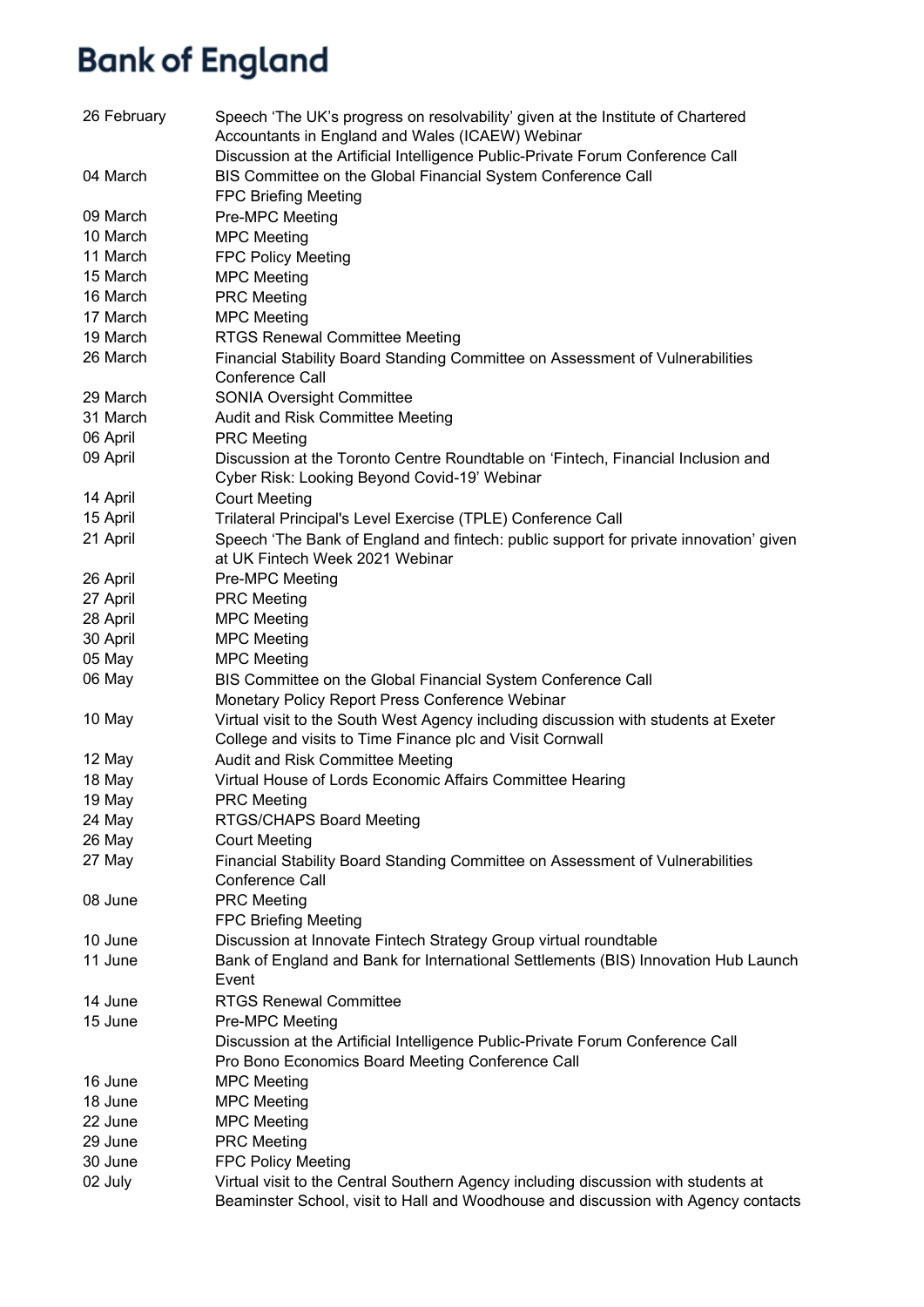| 06 July      | <b>Audit and Risk Committee</b>                                                                                                                                         |
|--------------|-------------------------------------------------------------------------------------------------------------------------------------------------------------------------|
| 14 July      | Speech 'Navigating the economy through the Covid crisis' given at The Strand Group,<br>King's Business School Webinar                                                   |
| 15 July      | <b>Court Meeting</b>                                                                                                                                                    |
| 20 July      | <b>PRC</b> Meeting                                                                                                                                                      |
| 26 July      | Discussion at the Freshfields Stephen Lawrence Scholarship scheme 'Business and<br>the Pandemic' Webinar                                                                |
| 28 July      | Pre-MPC Meeting                                                                                                                                                         |
| 29 July      | <b>MPC Meeting</b>                                                                                                                                                      |
| 30 July      | <b>MPC Meeting</b>                                                                                                                                                      |
| 02 August    | <b>MPC Meeting</b>                                                                                                                                                      |
| 04 August    | <b>MPC Meeting</b>                                                                                                                                                      |
| 05 August    | Monetary Policy Report Press Conference Webinar                                                                                                                         |
| 06 September | <b>PRC</b> Meeting                                                                                                                                                      |
| 07 September | <b>FPC Briefing Meeting</b>                                                                                                                                             |
| 08 September | <b>Treasury Select Committee Hearing</b>                                                                                                                                |
| 13 September | Pre-MPC Meeting (part 1)                                                                                                                                                |
| 14 September | Pre-MPC Meeting (part 2)                                                                                                                                                |
| 15 September | Financial Stability Board Standing Committee on Assessment of Vulnerabilities                                                                                           |
|              | <b>Meeting Conference Call</b>                                                                                                                                          |
|              | <b>MPC Meeting</b>                                                                                                                                                      |
| 17 September | <b>SONIA Oversight Committee</b>                                                                                                                                        |
|              | <b>MPC Meeting</b>                                                                                                                                                      |
| 20 September | <b>Court Meeting</b>                                                                                                                                                    |
|              | <b>Court Lunch</b>                                                                                                                                                      |
| 21 September | PRC Awayday                                                                                                                                                             |
| 22 September | <b>PRC Meeting</b>                                                                                                                                                      |
|              | <b>MPC Meeting</b>                                                                                                                                                      |
| 23 September | <b>FPC Policy Meeting</b>                                                                                                                                               |
| 27 September | RTGS/CHAPS Board Meeting                                                                                                                                                |
|              | Society of Professional Economists Annual Dinner, London                                                                                                                |
| 28 September | <b>Audit and Risk Committee</b>                                                                                                                                         |
| 01 October   | <b>RTGS Renewal Committee</b>                                                                                                                                           |
|              | Bank of England Artificial Intelligence Public-Private Forum Webinar                                                                                                    |
| 05 October   | Financial Stability Board Standing Committee on Assessment of Vulnerabilities                                                                                           |
|              | <b>Meeting Conference Call</b>                                                                                                                                          |
| 08 October   | Leaving reception for Alex Brazier                                                                                                                                      |
| 13 October   | Virtual visit to the Northern Ireland Agency including discussion with students at<br>Strathearn School (Belfast), visits to Avondale Foods Ltd, discussion with Agency |
|              | contacts, visit to Hutchinson Engineering Ltd and discussion at Citizens' Panel                                                                                         |
| 18 October   | <b>PRC Meeting</b>                                                                                                                                                      |
| 26 October   | Pre-MPC Meeting                                                                                                                                                         |
| 27 October   | <b>MPC Meeting</b>                                                                                                                                                      |
| 29 October   | <b>Court Meeting</b>                                                                                                                                                    |
|              | Court Lunch                                                                                                                                                             |
|              | <b>MPC Meeting</b>                                                                                                                                                      |
| 01 November  | <b>PRC Meeting</b>                                                                                                                                                      |
| 02 November  | <b>MPC Meeting</b>                                                                                                                                                      |
| 03 November  | Financial Stability Board Standing Committee on Assessment of Vulnerabilities                                                                                           |
|              | <b>Meeting Conference Call</b>                                                                                                                                          |
| 04 November  | Monetary Policy Report Press Conference                                                                                                                                 |
| 05 November  | Monetary Policy Report briefing for Agency Contacts Webinar                                                                                                             |
| 10 November  | <b>FPC Briefing Meeting</b>                                                                                                                                             |
| 11 November  | <b>Bank Remembrance Event</b>                                                                                                                                           |
| 22 November  | Leaving reception for departing External Policy Committee Members                                                                                                       |